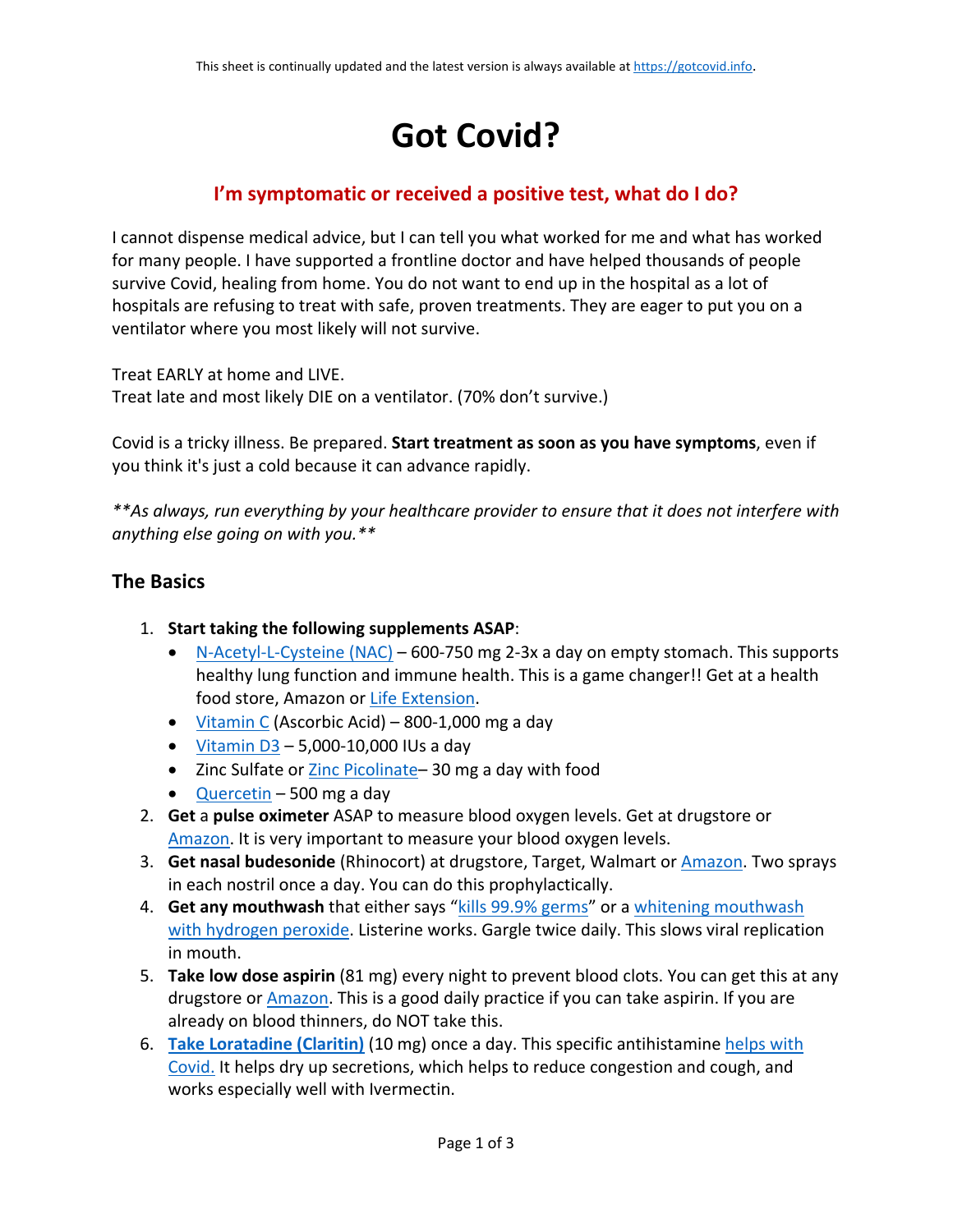- 7. **Take Pepcid daily** to help dry up secretions. You can get this at any drugstore or [Amazon.](https://amzn.to/2WGg55l) Only take this if you are symptomatic.
- 8. **Get a nebulizer ASAP.** They are now prescription only at drugstores. If you cannot get a prescription from your doctor, get one on [Amazon](https://amzn.to/3gMw5cW) or [Nebology](https://nebology.com/collections/tabletop-nebulizer-systems) or any other medical supply store. I recommend the desktop kind that plugs in. Also ensure it has both the mouthpiece and the mask. Use the nebulizer with inhaled budesonide or other breathing treatments such as Dr. Mercola's hydrogen peroxide protocol (see below). You share a nebulizer in a household. Just order the extra tubing and another set of masks + mouthpiece for each person. Usually comes with one set for adult & one child.
- 9. **Find a [provider](https://c19protocols.com/physicians-facilities-offering-early-treatment/)** to prescribe the necessary safe treatments for Covid (Ivermectin, Budesonide, antibiotic, additional steroids if necessary, etc.).

## **Additional natural protocols that helped me and many others recover:**

- 1. **Do Dr. Mercola's nebulized hydrogen peroxide protocol**. Many people have completely recovered by doing Dr. Mercola's [nebulized hydrogen peroxide protocol.](https://www.spiritofchange.org/nebulized-peroxide-a-simple-remedy-for-covid-19/) Click that link for detailed information on his protocol in case that may help you. Scroll down to Nebulized Peroxide Basics for the formulas, depending what strength of hydrogen peroxide you use. Make sure you get [Food Grade Hydrogen Peroxide](https://amzn.to/3hxoPlt) to use. You can get that at most health food stores or on Amazon. And you want to buy simple saline solution or make your own with ONLY distilled water and sea salt. According to Dr. Mercola, this protocol has helped many people recover from ANY respiratory virus, infection or ailment. Do NOT do this prophylactically. Only do this if you have respiratory symptoms. For more information, check out his [video here](https://vimeo.com/517836362) on it.
- 2. **Gargle with warm salt water** twice a day to loosen secretions. Only use high quality salt like [Himalyan pink salt](https://amzn.to/3BnfJPR) or [Celtic sea salt.](https://amzn.to/3BsfmmZ)
- 3. **Drink a [Hydroshot](https://h2bev.com/products/hydro-shot-lemon-lime-12-ct-case-free-shipping)** on an empty stomach every morning. This hydrogen-infused drink really helps with energy and improves blood oxygen levels as well as any digestive issues.
- 4. **Take essential oils** in a [gelatin capsule](https://amzn.to/3gNIWvu) (2 drops each of **lemon**, **peppermint**, **lavender**, and **black pepper** oils) daily. Add 2 drops of **Melaleuca** (Tea Tree oil) or 2 drops of **Oregano** oil for extra protection if you are sick or think you are getting sick. Only add Oregano oil if you are NOT on antibiotics as Oregano oil is a very powerful antibiotic and will cancel out any other antibiotic. And only add Oregano oil for 10 consecutive days (or less), like you would an antibiotic. I prefer [DoTerra oils](https://www.doterra.com/US/en/c/essential-oils) but whatever you can find at a health food or natural grocery store should work. Make sure you are getting real, highquality essentials oils. If you cannot find all the oils, do as many as you can find. Open the [empty gelatin capsule,](https://amzn.to/3gNIWvu) drop the oils into capsule, close capsule and swallow it with a glass of water. Ensure you are not allergic to any of these oils. This combination will really open up your sinuses better than anything! You will be astonished. You can do this twice a day if necessary. If you are doing Oregano oil, do not add to your second capsule (only do Oregano once a day). *Stay tuned for a video explaining this.*
- 5. **Inhale essential oils**. If you have a diffuser, diffuse **peppermint**, **eucalyptus,** and **black pepper essential** oils. If you do not (or in addition to diffusing), you can heat a pot of